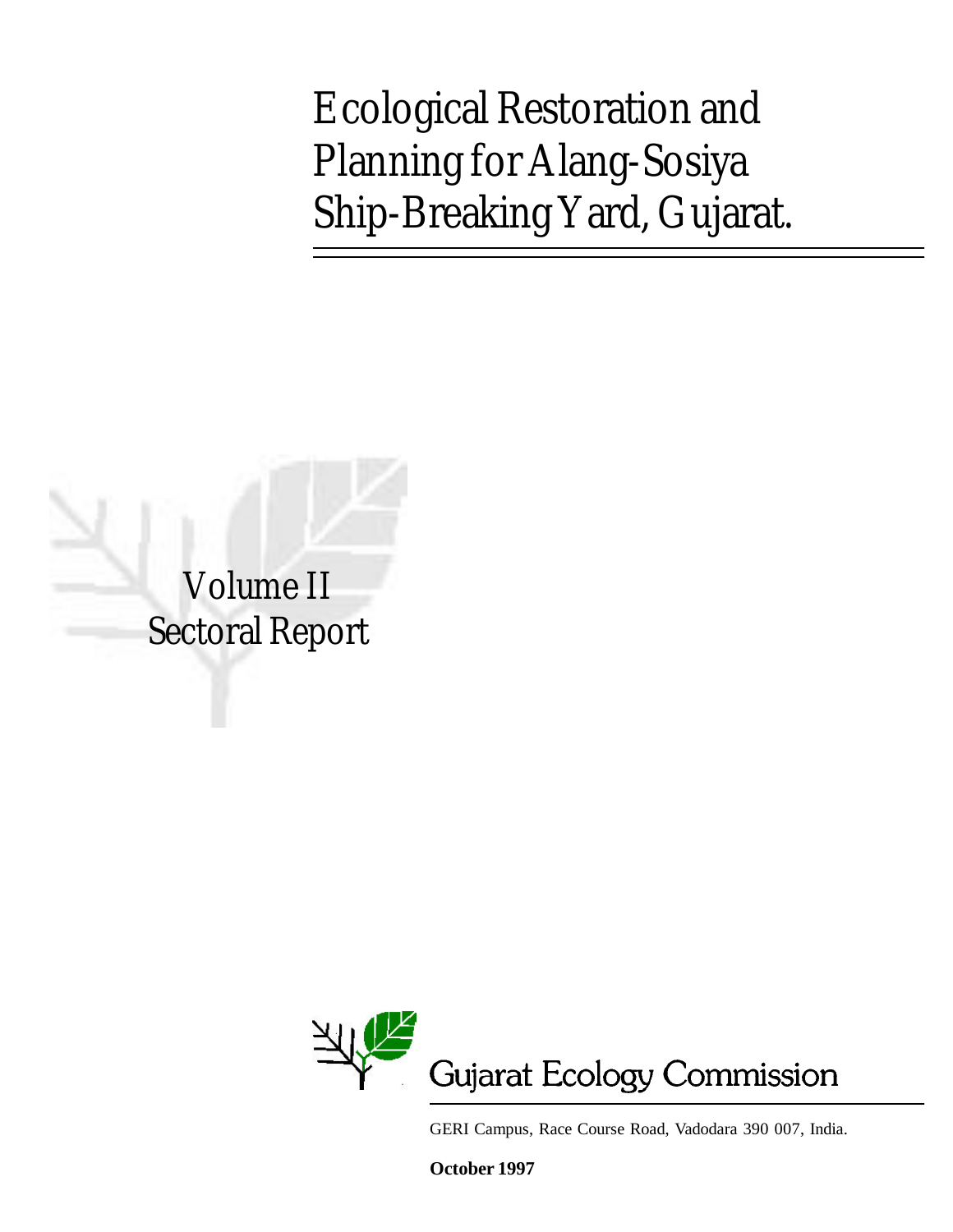# Ecological Restoration and Planning for Alang-Sosiya Ship-Breaking Yard, Gujarat.

Volume II Sectoral Report

*Prepared by :*

Gujarat Ecological Society

Vadodara



GERI Campus, Race Course Road, Vadodara 390 007, India.

*Sponsored by :*

Gujarat Maritime Board, Ahmedabad

**October 1997**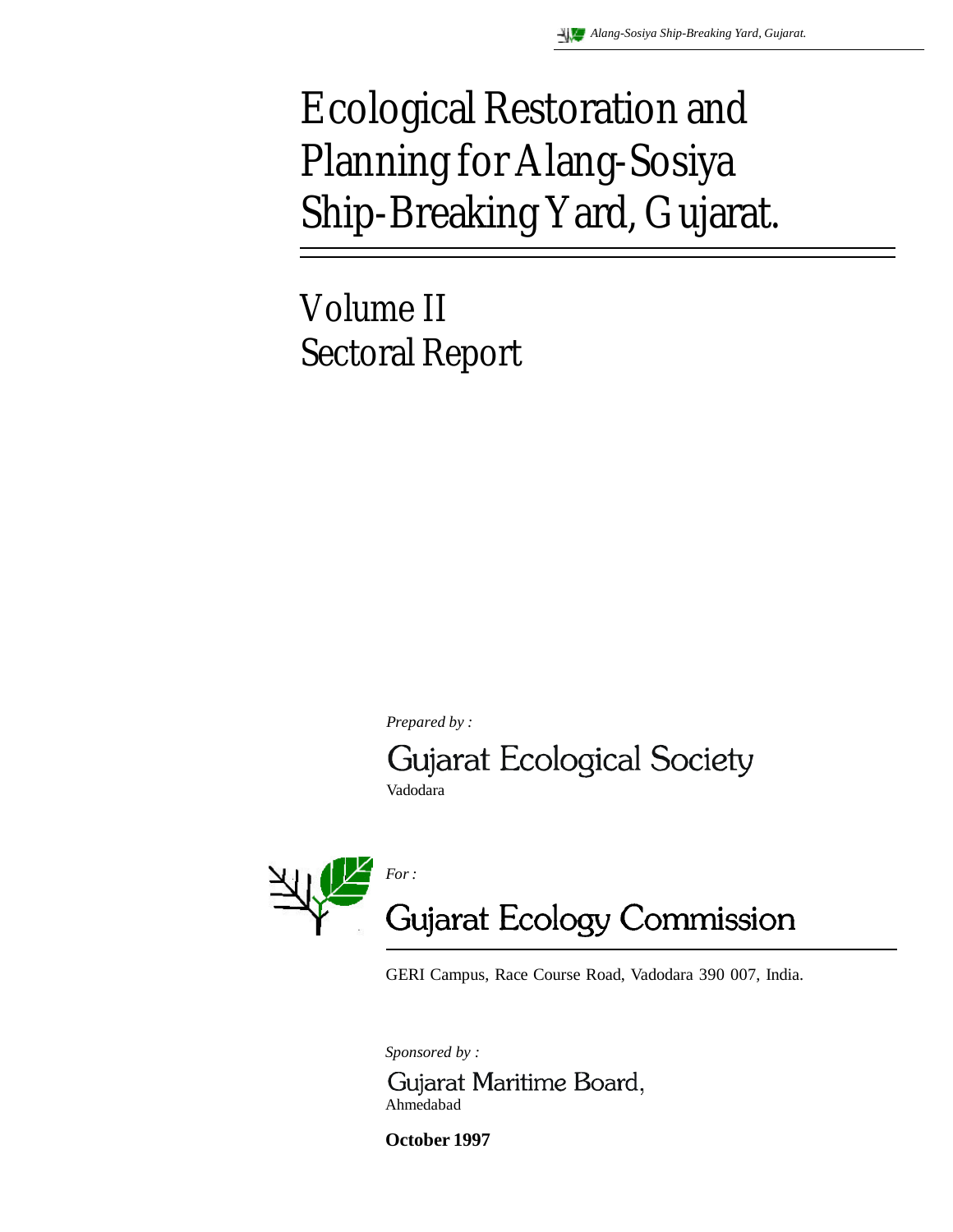## **CONTENTS**

| Geomorphic studies on the Bhavnagar-Gopnath coast over looking the Gulf of Khambhat<br>Gujarat by S.S. Merh                                                                                              | $A1-A66$                        |
|----------------------------------------------------------------------------------------------------------------------------------------------------------------------------------------------------------|---------------------------------|
| Impact of ship-breaking activities on floristic composition of the<br>surrounding area by S.M Pandya                                                                                                     | <b>B1-B38</b>                   |
| Impact of Alang ship-breaking activity on water-sediment quality<br>of the intertidal ecosystem at Alang-Sosya complex and surrounding<br>areas by S.J. Pathak                                           | $C1-C30$                        |
| Preliminary studies on microbial ecology of ship-breaking yard at<br>Alang by Dr Anjana Desai and Dr Pranav Vyas                                                                                         | $D1-D15$                        |
| Microbiological studies by J.M.Trivedi                                                                                                                                                                   | E1-E17                          |
| Ecology of intertidal macrofauna & literature review for marine biota<br>by Anil Soni                                                                                                                    | F <sub>1</sub> -F <sub>52</sub> |
| Studies on coastal fauna by Dr A.K.Dholakia                                                                                                                                                              | G1-G20                          |
| Study of recent benthic foraminifera for evaluating environmental<br>stress in and around Alang ship-breaking yard (Ghogha-Gopnath<br>Sector) off Saurashtra coast, Gujarat. A case report by S.Majumdar | H1-H44                          |
| Studies on off-Shore areas by Shri N.K. Mehta                                                                                                                                                            | $I1-I33$                        |
| Socio economic study of Alang shipbreaking yard by<br>Dr K.K.Khakhar et all.,                                                                                                                            | J1-J46                          |
| An awareness package for sustainable development in ASSBY area<br>by Vidyut Joshi                                                                                                                        | $K1-K10$                        |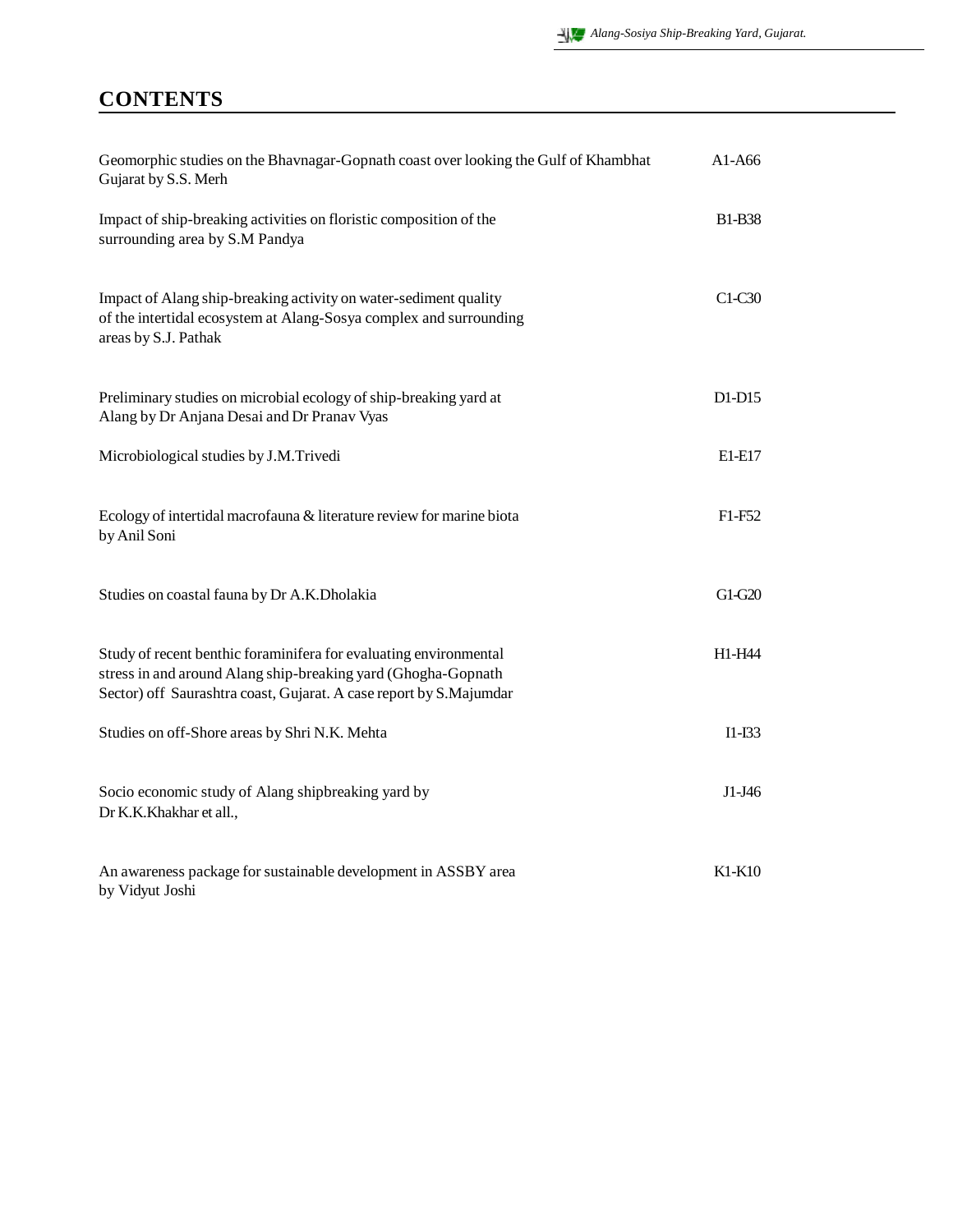# Geomorphic Studies on the Bhavnagar-Gopnath Coast Overlooking the Gulf of Khambhat, Gujarat

by S. S. Merh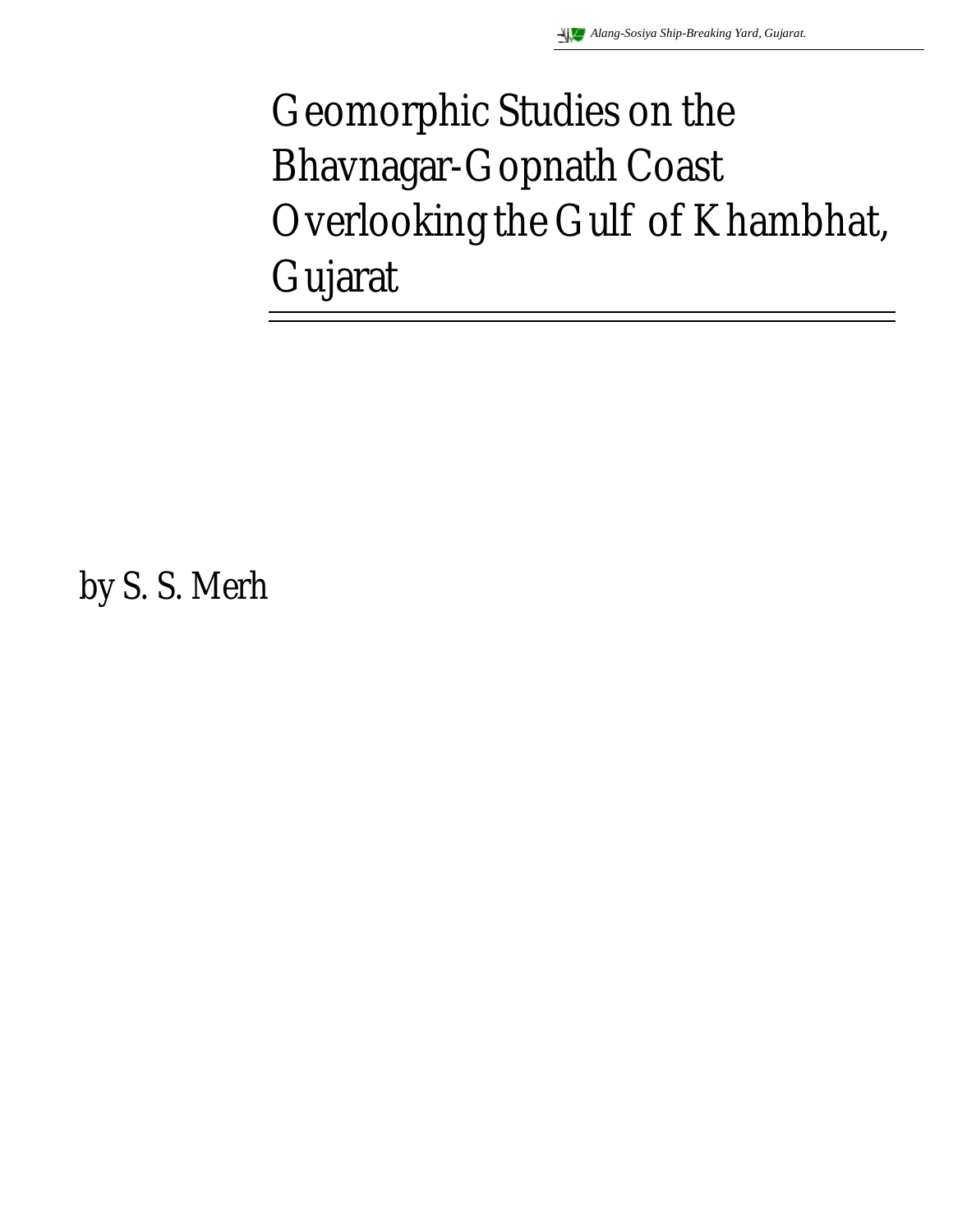## **LIST OF TABLES**

| Table 1. | Stratigraphy of Cambay Basin                               | A3  |
|----------|------------------------------------------------------------|-----|
| Table 2. | Stratigraphy of the Bhaynagar-Ghogha coastal segment       | A4  |
| Table 3. | Characteristics of the stream longitudinal Profiles        | A10 |
| Table 4. | Hydrogeological Conditions in the coastal segments         | A12 |
| Table 5. | Chemical quality of Ground water                           | A13 |
| Table 6. | Total bulk weight of suspended sediments in tidal water at | A33 |
|          | different locations indifferent seasons                    |     |
| Table 7. | Clay Mineralogical Percentages In Suspended Sediment       | A36 |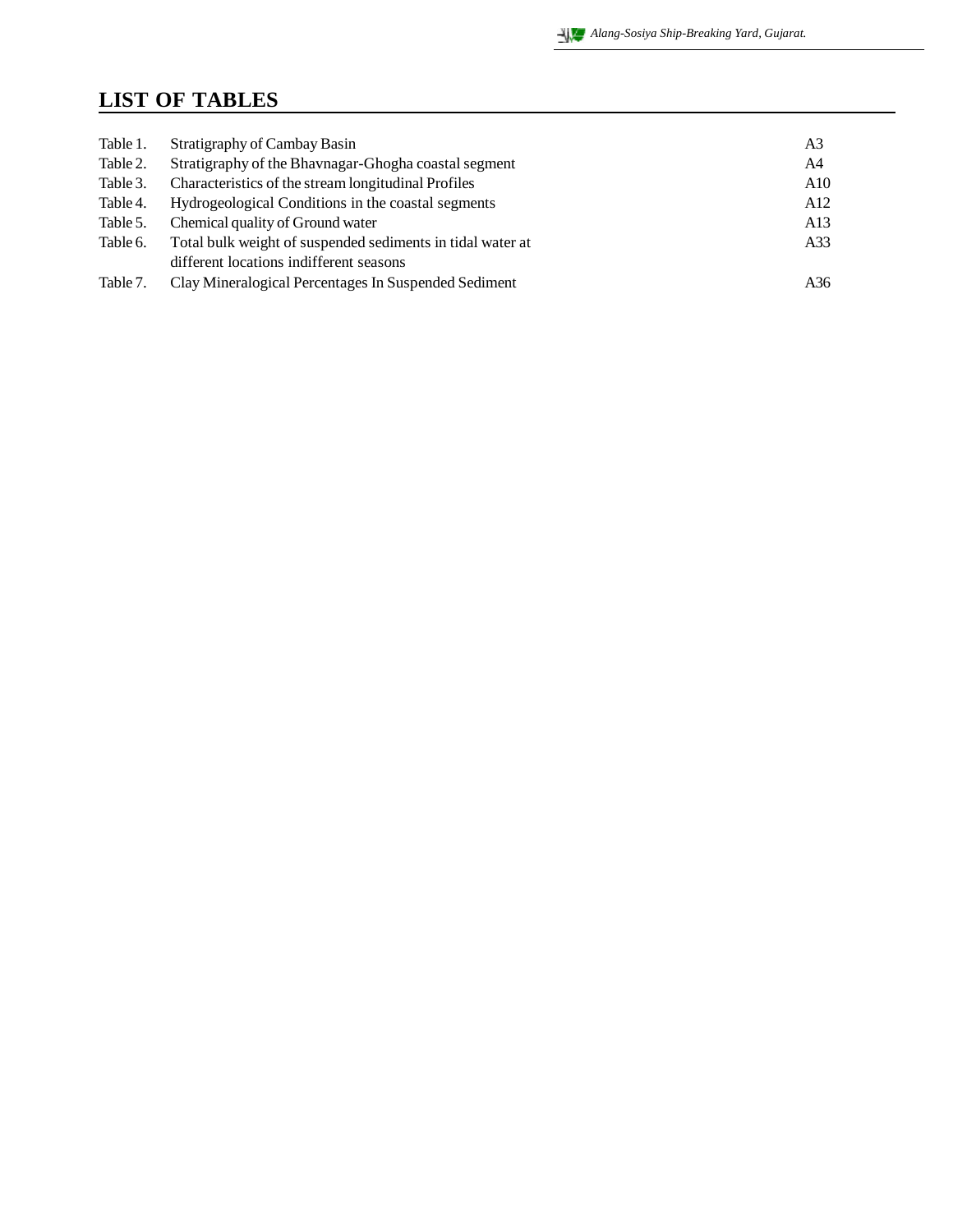#### **LIST OF FIGURES**

| Fig.1  | Location                                                                  | A38 |
|--------|---------------------------------------------------------------------------|-----|
| Fig.2  | Location of Gulf vis-à-vis continental shelf                              | A39 |
| Fig.3  | Rainfall                                                                  | A40 |
| Fig.4  | Wind direction and temperature variation                                  | A41 |
| Fig.5  | Communication                                                             | A42 |
| Fig.6  | Geological map                                                            | A43 |
| Fig.7  | Schematic cross-section across the gulf                                   | A44 |
| Fig.8  | Tectonic framework of Cambay basin                                        | A45 |
| Fig.9  | Drainage                                                                  | A46 |
| Fig.10 | Piper's Trillnear Diagram                                                 | A47 |
| Fig.11 | Schematic diagram showing sweet water mound created by surface storage    | A48 |
| Fig.12 | Coastal landforms                                                         | A49 |
| Fig.13 | Landforms of Piram island                                                 | A50 |
| Fig.14 | Location of mud samples                                                   | A51 |
| Fig.15 | Grainsize distribution of mudflat deposits                                | A52 |
| Fig.16 | Bathymetry of the gulf                                                    | A53 |
| Fig.17 | Bathymetric profile of the gulf of bottom                                 | A54 |
| Fig.18 | Rhythmic linear ridges outside the gulf                                   | A55 |
| Fig.19 | Tidal amplitude at different locations                                    | A56 |
| Fig.20 | Macrotidal coast postulated by Hayes                                      | A57 |
| Fig.21 | Generalised tidal current paths.                                          | A58 |
| Fig.22 | Seasonal variation in size fraction of suspended sediments                | A59 |
| Fig.23 | Triangular diagram of seasonal grainsize variation of suspended sediments | A60 |
| Fig.24 | Seasonwise distribution of clay minerals in the suspended sediments       | A61 |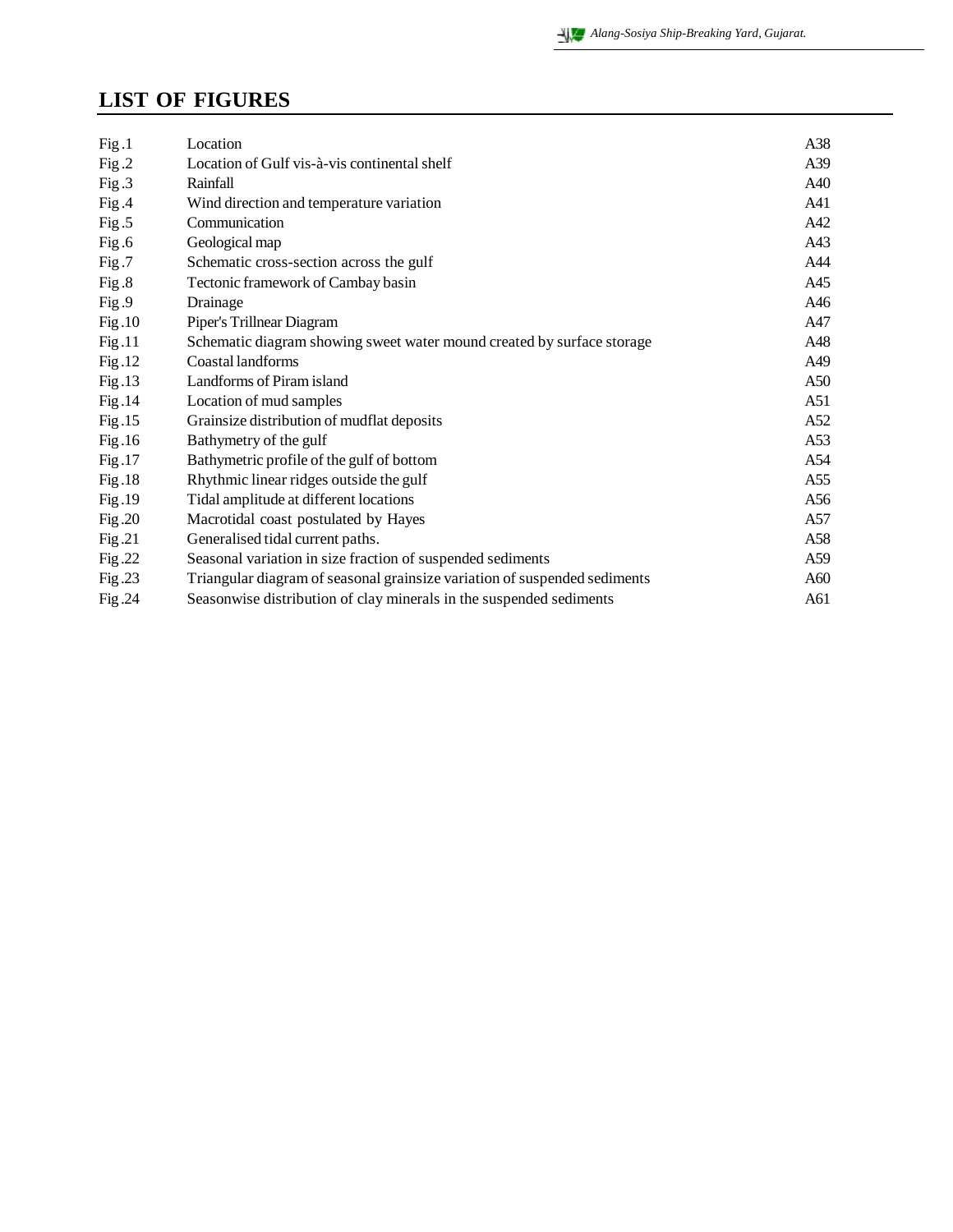#### **LIST OF PLATES**

| Plate 1  | Ship-breaking yard at Sosia-Alang                                          | A62 |
|----------|----------------------------------------------------------------------------|-----|
| Plate 2  | Shoreline view from Hatab Bungalow                                         | A63 |
| Plate 3  | Shoreline at Ghogha' rocky platform with a veneer of mud                   | A63 |
| Plate 4  | Tidal creek at Bhavnagar                                                   | A64 |
| Plate 5  | Thermocol pieces at Gopnath drifted from Alang                             | A64 |
| Plate 6  | Rocky intertidal platform and a cliffy dissected milliolite dune (Gopnath) |     |
| Plate 7  | Upstream view of Shetrunji river from the road bridge                      |     |
| Plate 8  | Mathawada shingle beach with a sandy ridge material at Mathawada           | A65 |
| Plate 9  | Subangular to sub-rounded shingle beach material at Mathawada              | A65 |
| Plate 10 | Shetrunii river mouth at Saltanpur                                         | A66 |